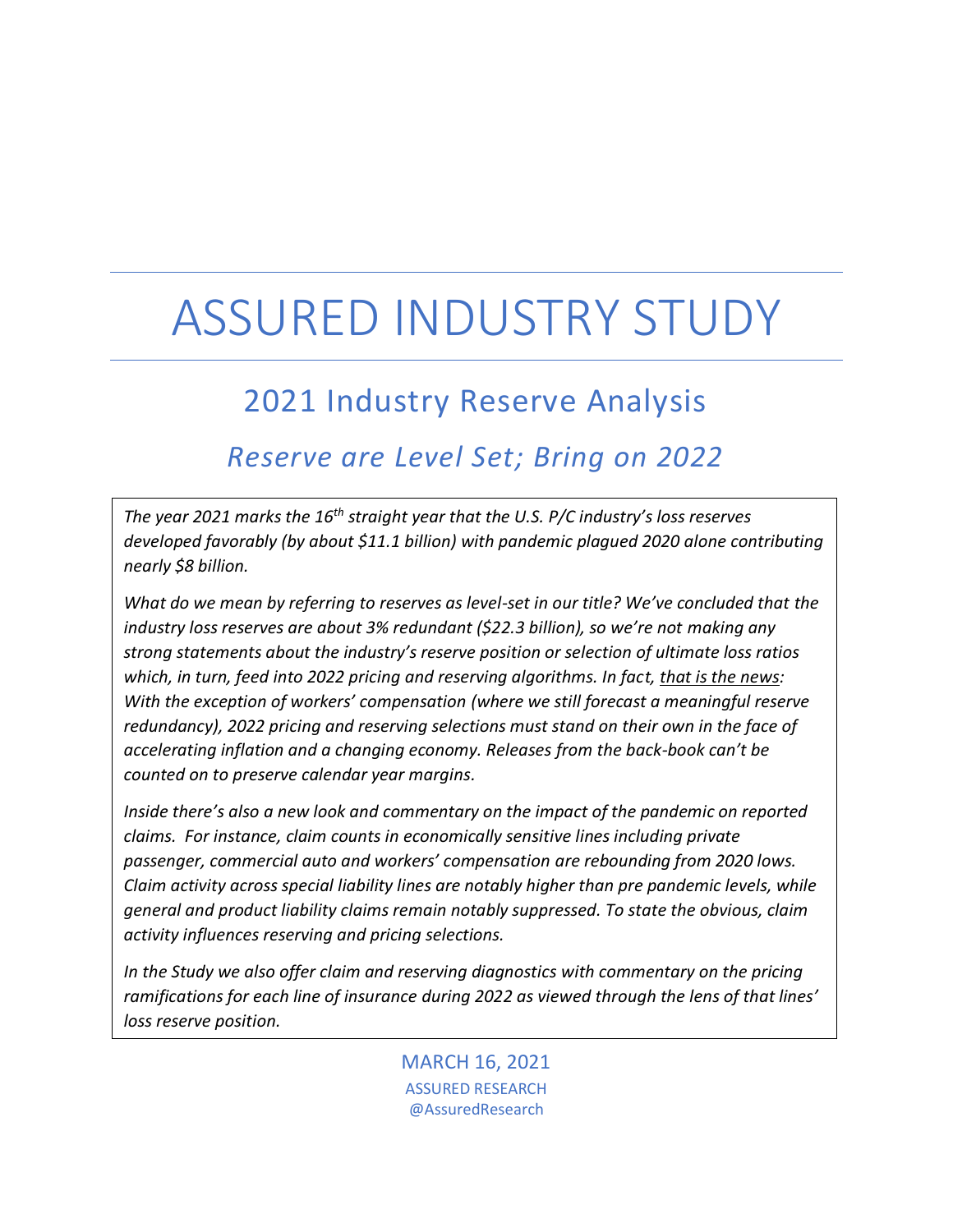**We estimate that the P/C insurance industry's U.S. loss reserves were redundant at YE21 by about \$22.3 billion, or 3.0% of the carried loss reserves we reviewed** (totaling \$743 billion at

YE2021).<sup>1</sup> That's down from our work at YE20 where we estimated an unusually large redundancy equal to about 4.2% of carried reserves – with much of that coming from a conservatively reserved AY20 (which did develop favorably by nearly \$8 bil). <sup>2</sup> **The 3% figure is broadly in line with where our study has landed most years** (at a 2-3% redundancy). And while we'd like to

*Some industry professionals may not remember the days of adverse development; this was the 16 th consecutive year of reserve releases at \$11.1 billion in 2021.*

make big news, the reality is that with the exception of workers' compensation, **we're not really making any strong statements about the industry's reserve position or selection of ultimate loss ratios which, in turn, feed into 2022 pricing and reserving algorithms**. In fact, maybe that is the news – **the industry is largely on its own to face surging inflationary pressures; there are only modest back-book reserves to be released in order to maintain calendar year margins if pricing fails to keep pace with inflation.**

Disrupted diagonals have, of course, been the main reserving theme since the onset of the pandemic. So before delving into our results and observations by line, we share in Figure 1 a comparison of reported claims for AYs 2020 and 2021 to pre-pandemic averages.



#### **Figure 1: Comparison of Reported Claim Counts - Pandemic to Pre-Pandemic Years**

<sup>&</sup>lt;sup>1</sup> Throughout this report, losses and reserves include defense and cost containment expenses. Our analysis covers accident years 2012-2021 only (i.e., no prior years or legacy liabilities). ULR = ultimate loss ratio throughout. <sup>2</sup> We have excluded the normally immaterial line "International" from all calculations. The line shows \$4.8 bil. of adverse development owing to a '21 treaty where a U.S. company is assuming liabilities from an overseas affiliate.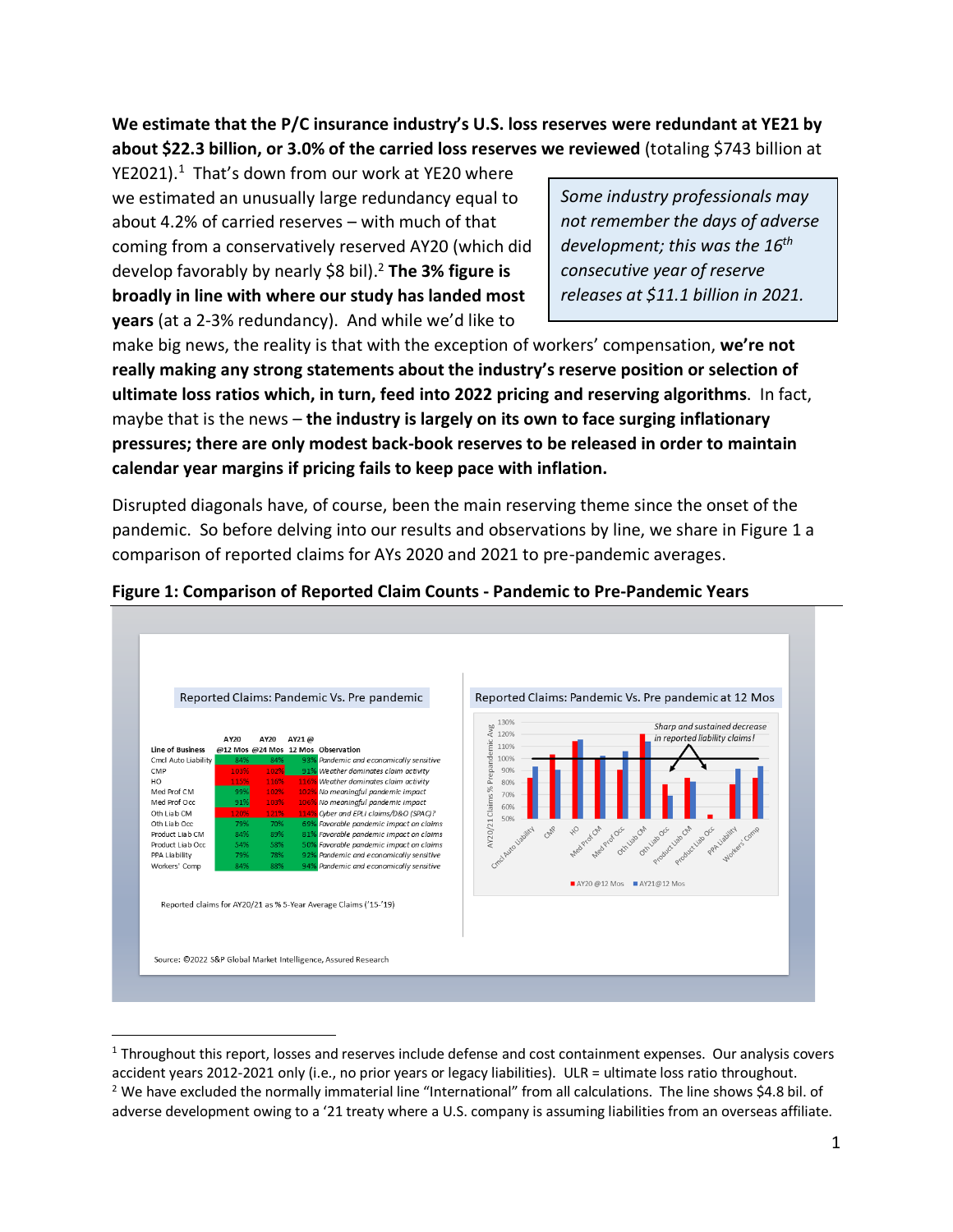Our takeaways from Figure 1:

- **Lines where the weather dominates claim patterns (HO, CMP) weren't impacted by the pandemic** (or suffer mainly from second order affects like inflation).
- **Economically sensitive lines** including **private passenger auto (PPA), workers' compensation (WC) and commercial auto liability** saw large drops in claim frequency during 2020 but **appear to be returning to pre pandemic levels**.
- **Liability lines that did not appear to benefit**, or which experienced adverse consequences include the **Medical Professional and Financial/Special Liability lines** (aka Other Liability Claims Made). The medical professional pattern is, admittedly, surprising considering the decline in healthcare utilization during 2020. The increase in claims affecting the financial lines is less surprising – cyber, EPLI, SPAC (D&O claims) are probably all contributing to the increase.
- **Liability lines exhibiting a sharp decline in claims include general liability and its much smaller cousin product liability**. The GL lines will consist of premises operations, various manufacturers and contractors forms, excess and umbrella and the like. **Executives**

**have consistently indicated that liability claims 'weren't yet back to pre-pandemic levels'; they weren't kidding!** Is there a latent well of claims ready to spring forth when civil courts fully reopen? That's a multi-billion-dollar question – more in our line of insurance summary.

#### Other Observations

• **The WC line is the industry gift that keeps on giving**. The line experienced

| \$000                        | <b>Indicated</b><br><b>Reserves</b> | Carried<br>Loss & DCCE Loss & DCCE<br><b>Reserves</b> | <b>Indicated Reserve</b><br>Redundancy/<br>(Deficiency) | Redundancy/<br>(Deficiency)<br>as % of Carried<br><b>Reserves</b> |
|------------------------------|-------------------------------------|-------------------------------------------------------|---------------------------------------------------------|-------------------------------------------------------------------|
| Workers' Comp                |                                     | 129,156,126 142,709,690                               | 13,553,564                                              | 9.5%                                                              |
| <b>Two Year Lines</b>        | 53,398,845                          | 56,802,142                                            | 3,403,297                                               | 6.0%                                                              |
| Comm Multi-Peril             | 47,165,386                          | 48,718,370                                            | 1,552,984                                               | 3.2%                                                              |
| Reinsurance - Property       | 16,055,583                          | 17,565,928                                            | 1,510,345                                               | 8.6%                                                              |
| Medical Prof Liability - Occ | 8,956,993                           | 10,340,614                                            | 1,383,621                                               | 13.4%                                                             |
| Medical Prof Liability - CM  | 16,803,652                          | 18,004,995                                            | 1,201,343                                               | 6.7%                                                              |
| PP Auto Liab                 |                                     | 129,511,446 130,607,830                               | 1,096,384                                               | 0.8%                                                              |
| Special Liability            | 6,341,671                           | 7,261,382                                             | 919,711                                                 | 12.7%                                                             |
| <b>Homeowners</b>            | 34,059,247                          | 34,894,262                                            | 835,015                                                 | 2.4%                                                              |
| Products Liability - CM      | 943,338                             | 1,252,315                                             | 308,977                                                 | 24.7%                                                             |
| Reinsurance - Financial      | 562,504                             | 731,652                                               | 169,148                                                 | 23.1%                                                             |
| Products Liability - Occ     | 12,429,288                          | 12,472,804                                            | 43,516                                                  | 0.3%                                                              |
| Comm Auto Liab               | 49,611,801                          | 49,583,645                                            | $-28,156$                                               | $-0.1%$                                                           |
| Other Liability - CM         | 52,870,304                          | 52,600,745                                            | $-269,559$                                              | $-0.5%$                                                           |
| Reinsurance - Liability      | 35,620,744                          | 34,172,779                                            | $-1,447,965$                                            | $-4.2%$                                                           |
| Other Liability - Occ        |                                     | 121,656,158 119,751,154                               | $-1,905,004$                                            | $-1.6%$                                                           |
| International                | 5,470,363                           | 5,470,363                                             |                                                         | 0.0%                                                              |
| Totals                       |                                     | 720,613,448 742,940,670                               | 22,327,222                                              | 3.0%                                                              |

\$6.3 bil. of favorable development, and yet there seems \$13.6 more to give!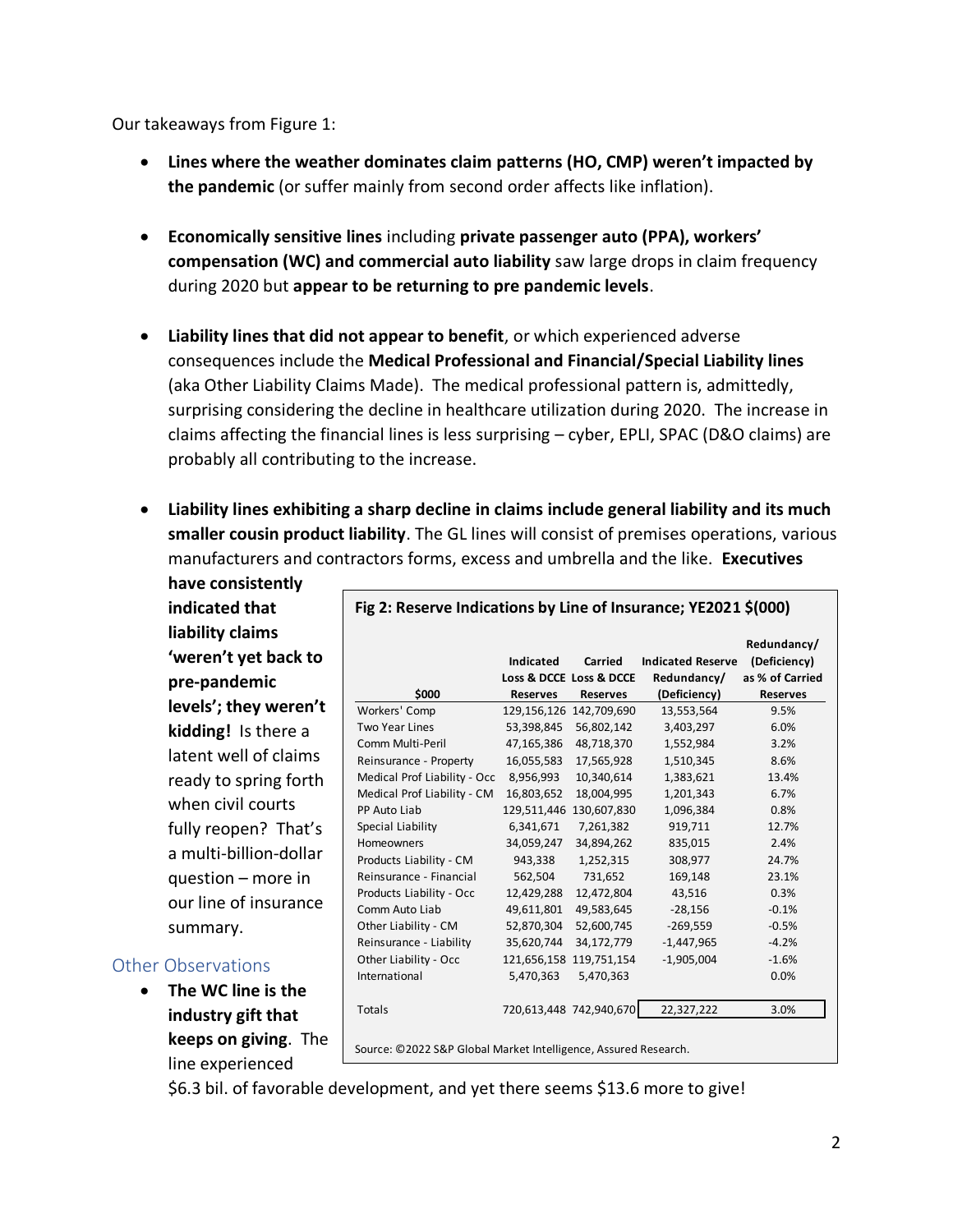Contributing factors to the gains over the past decade include Rx opioid reductions and the successes of medical cost containment measures.

- **The other economically sensitive lines - PPA and commercial auto liability lines – deserve mention** because we added a Frequency X Severity to our other development techniques this year; our aim being to explicitly account for inflation and claim severity pressures not present in the lines' recent histories. The bottom line(s): **The PPA redundancy is the lowest we've estimated in five years. And a special shout-out to commercial auto liability where our reserve estimates and ULR selections sit right on top of the industry.**
- **The two-year lines are dominated by auto physical damage and special property covers** (about 60% and 30% of the total claim volume). At YE20 we put the redundancy at around \$5 billion and \$5.7 bil of favorable development materialized. **This is where much of the pandemic reserving conservatism can be seen, but with our effort to**

**account for the adverse impact of accelerating inflation the estimated redundancy has shrunk considerably at YE21**.

• **The liability lines also deserve mention – Other liability occurrence and claims made** (aka General Liability and

*With the exception of workers' compensation, industry reserves and ULRs are largely level-set; by which we mean the 2022 pricing and reserving selections must stand on their own in the face of accelerating inflation and a changing economy. Releases from the back-book can't be counted on to preserve calendar year margins.*

Financial/Special Liability Lines). Don't be misled by the reserve deficiencies we estimate for each line – **the** more **important message is that the ULRs we have selected are very close to the industry indications. That means the lines have largely been level-set** and, going forward, **the ability to achieve target margins in the face of inflation and economic change will rest with the skills of underwriting, claims, and actuarial professionals at each company**.

We next move to our line of business analysis shown for seven of the more prominent lines studied. Readers interested in our work on these, or any other lines of business should please ask us – we're happy to share the details of our analysis.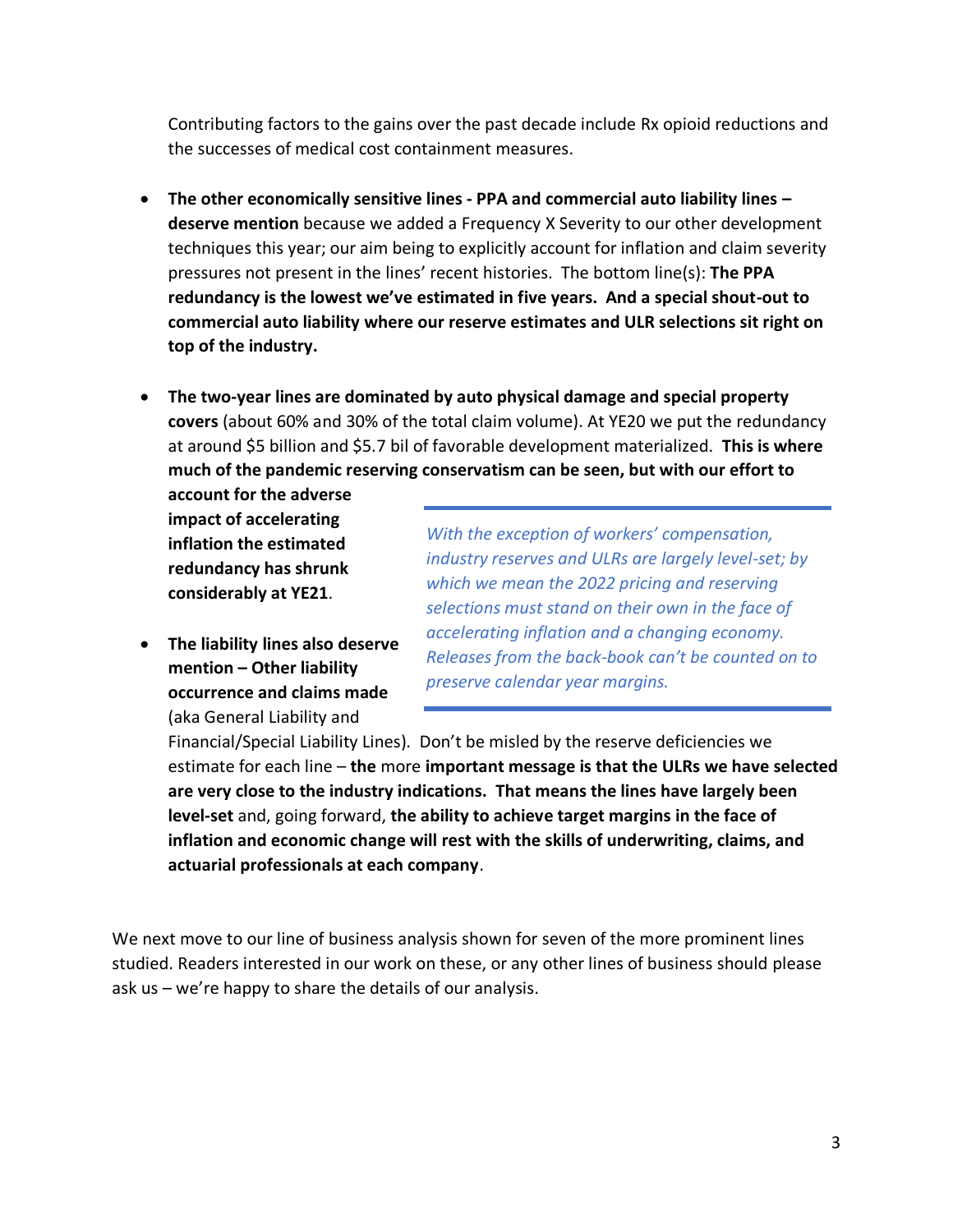### Line of Insurance Commentary

Our line of insurance commentary is focused on seven lines of insurance where our reserve differences are most material and, of course, where the line is large enough to influence overall industry results and the pricing cycle.

We repeat throughout the report a presentation for which we can take no credit but which we think does a fabulous job of illustrating loss trends using a simple color schematic (green good, red bad). Our thanks to Intact Financial for bringing this style of analysis and presentation to our attention.

#### Homeowners Insurance: We show a \$0.8 Bil. Redundancy (Immaterial)

Let's warm up by reviewing the industry development triangle for homeowners' (HO) insurance. **We'll include a similar style of presentation for each subsequent line so it's worth spending a minute to understand what you'll be seeing**.

The incremental, reported loss ratio (that is, paid + case reserves, no IBNR) is shown down each column, or year of loss development. Where a cell is green the loss ratio is less than the column average (i.e., less L/R development = good), or red where it is above the average. An actuary would like to see a random pattern to indicate there is no systemic underlying changes such as from an accelerating loss trend. In the grey box to the right of the triangle we show the industry's booked ULR by accident year and the implied development factor to move the 12 or 24-month reported loss ratio to its ultimate value (e.g., for AY21,  $68.3\%/54.4\% = 1.25$ ). Similarly, we show the 24-Ult factor implied by the industry's booked ultimate loss ratio. Why? Examining the AY20 and AY21 selections (in the face of disrupted diagonals) provides a relatively straightforward indication of the industry's relative conservatism (or lack thereof).

|                                                                                                                                                 |       |       |         |         |      |      |         |      |      |      |       | Industry Industry |      |
|-------------------------------------------------------------------------------------------------------------------------------------------------|-------|-------|---------|---------|------|------|---------|------|------|------|-------|-------------------|------|
| Accident Years 12 Months 24 Months 36 Months 48 Months 60 Months 72 Months 84 Months 96 Months 108 Months 120 Months Industry ULR 12-Ult 24-Ult |       |       |         |         |      |      |         |      |      |      |       |                   |      |
| 2005                                                                                                                                            | 51.1% | 6.8%  | 1.6%    | 0.8%    | 0.4% | 0.2% | $-0.1%$ | 0.1% | 0.0% | 0.0% |       |                   |      |
| 2006                                                                                                                                            | 46.0% | 5.3%  | 0.9%    | 0.3%    | 0.1% | 0.1% | 0.1%    | 0.0% | 0.0% | 0.0% |       |                   |      |
| 2007                                                                                                                                            | 49.3% | 5.2%  | 0.0%    | 0.2%    | 0.0% | 0.1% | 0.0%    | 0.0% | 0.0% | 0.0% | 54.9% | 1.11              | 1.01 |
| 2008                                                                                                                                            | 66.7% | 7.2%  | 1.1%    | 0.3%    | 0.1% | 0.0% | 0.1%    | 0.0% | 0.0% | 0.0% | 75.5% | 1.13              | 1.02 |
| 2009                                                                                                                                            | 60.2% | 6.5%  | 0.8%    | 0.4%    | 0.2% | 0.1% | 0.1%    | 0.0% | 0.0% | 0.0% | 68.2% | 1.13              | 1.02 |
| 2010                                                                                                                                            | 59.2% | 6.4%  | 0.9%    | 0.4%    | 0.2% | 0.1% | 0.0%    | 0.0% | 0.0% | 0.0% | 67.3% | 1.14              | 1.03 |
| 2011                                                                                                                                            | 74.69 | 6.4%  | 0.8%    | 0.3%    | 0.1% | 0.1% | 0.0%    | 0.0% | 0.0% | 0.0% | 81.1% | 1.09              | 1.00 |
| 2012                                                                                                                                            | 57.4% | 6.1%  | 1.0%    | 0.3%    | 0.2% | 0.1% | 0.1%    | 0.0% | 0.0% | 0.0% | 65.1% | 1.14              | 1.03 |
| 2013                                                                                                                                            | 47.2% | 4.6%  | 0.7%    | 0.3%    | 0.1% | 0.1% | 0.1%    | 0.0% | 0.0% |      | 53.3% | 1.13              | 1.03 |
| 2014                                                                                                                                            | 49.1% | 5.2%  | 0.9%    | 0.3%    | 0.2% | 0.1% | 0.0%    | 0.0% |      |      | 55.8% | 1.14              | 1.03 |
| 2015                                                                                                                                            | 47.5% | 5.8%  | 0.7%    | 0.3%    | 0.2% | 0.1% | 0.0%    |      |      |      | 54.7% | 1.15              | 1.03 |
| 2016                                                                                                                                            | 48.7% | 6.2%  | 0.9%    | 0.3%    | 0.1% | 0.1% |         |      |      |      | 56.5% | 1.16              | 1.03 |
| 2017                                                                                                                                            | 60.3% | 8.3%  | 0.7%    | $-1.2%$ | 0.2% |      |         |      |      |      | 68.5% | 1.14              | 1.00 |
| 2018                                                                                                                                            | 56.9% | 8.79  | $-0.1%$ | $-0.4%$ |      |      |         |      |      |      | 65.7% | 1.16              | 1.00 |
| 2019                                                                                                                                            | 51.9% | 8.4%  | 1.3%    |         |      |      |         |      |      |      | 62.8% | 1.21              | 1.04 |
| 2020                                                                                                                                            | 58.5% | 10.5% |         |         |      |      |         |      |      |      | 72.1% | 1.23              | 1.04 |
| 2021                                                                                                                                            | 54.4% |       |         |         |      |      |         |      |      |      | 68.3% | 1.25              |      |

**Figure 3: Loss Development Schematic and Industry ULR Indications: Homeowners**

Source: ©2022 S&P Global Market Intelligence, Assured Research

**Observations:** Although not exactly a random pattern of red and green, by comparison to upcoming triangles one will see there are no biases lurking behind the numbers. We can share that our estimated \$3.9 billion redundancy at YE20 was an overshoot. A negligible amount of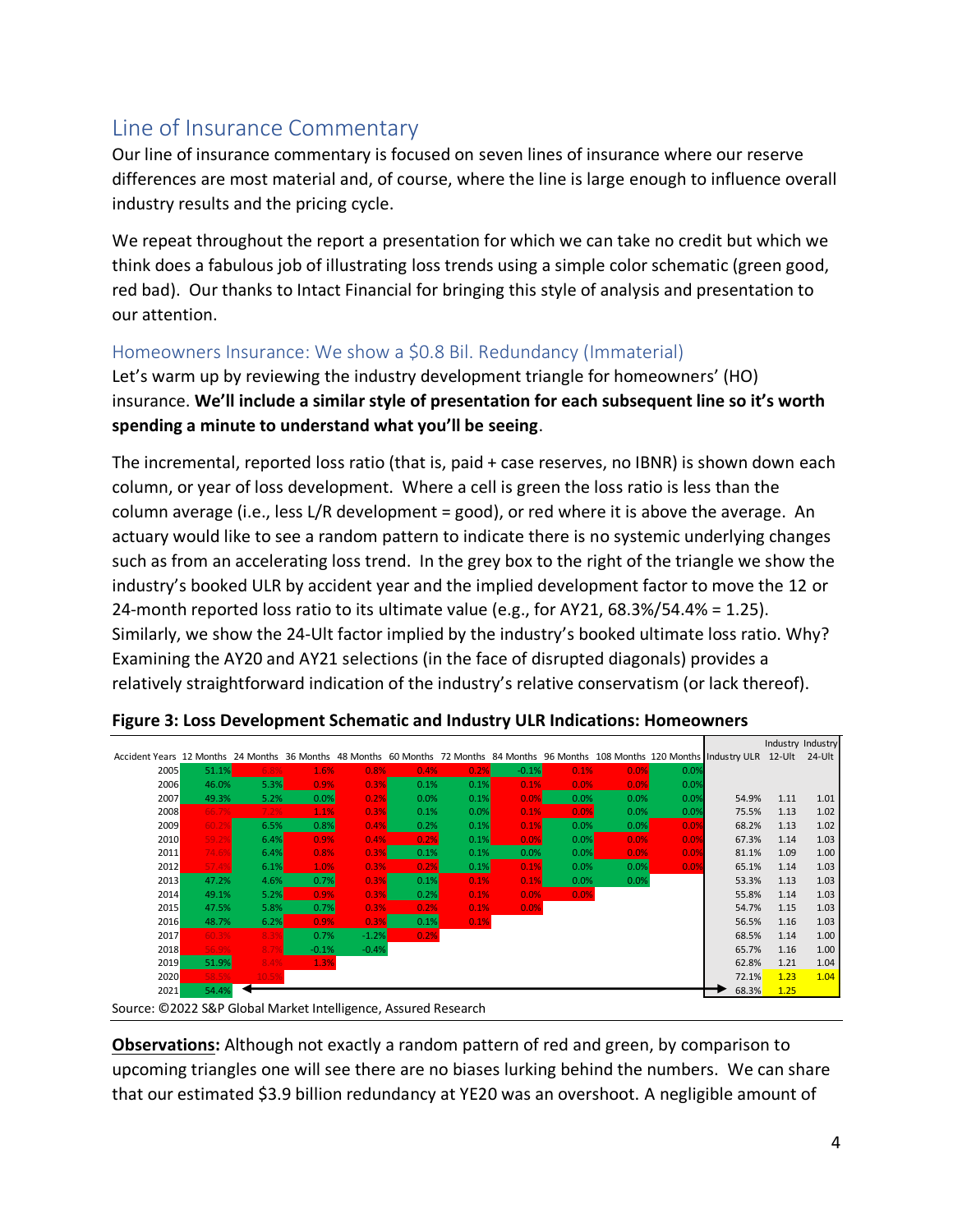favorable development materialized during 2021, yet our estimated redundancy falls to just \$0.8 billion. The reason: **We added a frequency x severity method this year in an attempt to explicitly account for unusual inflationary pressures on O/S and IBNR claims. That effort absorbed some \$2.5 billion of erstwhile redundancy had we simply used a loss development technique**.

**Pricing Cycle Ramifications**: We don't see any material pricing cycle ramifications from our work. **As to HO pricing trends generally, the catastrophe burden continues to rise as more people and property move into harm's way and inflationary pressures on building materials and wages will manifest in 2022. With reinsurance costs likely to rise throughout 2022, count us among those believing HO rates will continue to climb**.

#### Private Passenger Auto Liability: We show a \$1.1 Bil. Redundancy

Private passenger auto is on the 'front lines' as to the impact of the pandemic on driving patterns and inflationary pressures. Interestingly, we see in Figure 4 the systemic underpricing from the last soft cycle in this line (2015-2017) as well as the adverse impact of medical utilization and bodily injury severity on open claims from AYs 2018 and 2019.

| Accident |        |       |      |      |      |      |      |      |      |      |                                                                                                                    | Industry 12- | Industry |
|----------|--------|-------|------|------|------|------|------|------|------|------|--------------------------------------------------------------------------------------------------------------------|--------------|----------|
| Years    |        |       |      |      |      |      |      |      |      |      | 12 Months 24 Months 36 Months 48 Months 60 Months 72 Months 84 Months 96 Months 108 Months 120 Months Industry ULR | Ult          | $24-Ult$ |
| 2005     | 49.3%  | 7.8%  | 3.2% | 1.7% | 0.6% | 0.3% | 0.1% | 0.1% | 0.1% | 0.0% |                                                                                                                    |              |          |
| 2006     | 48.9%  | 8.4%  | 3.4% | 1.5% | 0.6% | 0.2% | 0.1% | 0.1% | 0.0% | 0.0% |                                                                                                                    |              |          |
| 2007     | 51.1%  | 9.2%  | 3.3% | 1.6% | 0.6% | 0.2% | 0.1% | 0.1% | 0.0% | 0.0% | 66.6%                                                                                                              | 1.30         | 1.10     |
| 2008     | 51.4%  | 9.1%  | 3.3% | 1.4% | 0.6% | 0.3% | 0.1% | 0.1% | 0.0% | 0.0% | 66.8%                                                                                                              | 1.30         | 1.10     |
| 2009     | 54.9%  | 9.0%  | 3.2% | 1.6% | 0.7% | 0.4% | 0.2% | 0.1% | 0.1% | 0.1% | 70.6%                                                                                                              | 1.28         | 1.10     |
| 2010     | 55.59  | 8.7%  | 3.3% | 1.9% | 0.7% | 0.4% | 0.2% | 0.1% | 0.1% | 0.1% | 71.2%                                                                                                              | 1.28         | 1.11     |
| 2011     | 54.1%  | 9.2%  | 3.9% | 1.8% | 0.9% | 0.4% | 0.2% | 0.1% | 0.1% | 0.0% | 70.4%                                                                                                              | 1.30         | 1.11     |
| 2012     | 53.79  | 9.3%  | 3.6% | 2.0% | 0.8% | 0.3% | 0.1% | 0.1% | 0.0% | 0.0% | 70.3%                                                                                                              | 1.31         | 1.12     |
| 2013     | 54.7%  | 9.5%  | 4.1% | 2.0% | 0.8% | 0.3% | 0.3% | 0.1% | 0.1% |      | 72.1%                                                                                                              | 1.32         | 1.12     |
| 2014     | 49.7%  | 9.0%  | 3.8% | 1.9% | 0.7% | 0.3% | 0.2% | 0.1% |      |      | 66.0%                                                                                                              | 1.33         | 1.12     |
| 2015     | 55.9%  | 10.7% | 4.5% | 2.0% | 0.9% | 0.4% | 0.2% |      |      |      | 75.0%                                                                                                              | 1.34         | 1.13     |
| 2016     | 56.0%  | 11.4% | 4.5% | 2.3% | 0.9% | 0.6% |      |      |      |      | 76.3%                                                                                                              | 1.36         | 1.13     |
| 2017     | 52.4%  | 10.8% | 4.5% | 2.0% | 1.1% |      |      |      |      |      | 71.8%                                                                                                              | 1.37         | 1.14     |
| 2018     | 49.8%  | 10.8% | 4.2% | 2.0% |      |      |      |      |      |      | 69.1%                                                                                                              | 1.39         | 1.14     |
| 2019     | 50.601 | 10.6% | 4.6% |      |      |      |      |      |      |      | 70.1%                                                                                                              | 1.38         | 1.15     |
| 2020     | 41.3%  | 9.1%  |      |      |      |      |      |      |      |      | 59.2%                                                                                                              | 1.43         | 1.17     |
| 2021     | 49.1%  |       |      |      |      |      |      |      |      |      | 69.8%                                                                                                              | 1.42         |          |

**Figure 4: Loss Development Schematic and Industry ULR Indications: PPA Liability**

Source: ©2022 S&P Global Market Intelligence, Assured Research

**Observations:** Focusing on the pandemic years, the dip in claims and the loss ratio in 2020 is evident, as is the return to (near) normal in 2021. **We can see from the development factors highlighted in yellow that the industry's reserves are probably** *somewhat* **conservative** (i.e., they're allowing for more upward development than in years past) …**but not excessively so**.

**Pricing Cycle Ramifications**: **We don't expect reserve true ups during 2022 to meaningfully influence auto insurance pricing; it'll all be about accounting for inflationary pressures**. Interestingly, we've heard executives at Allstate and Progressive mention higher rates of medical inflation and consumption in the context of more severe bodily injuries. We don't doubt that medical consumption is higher, but medical inflation reported by WC writers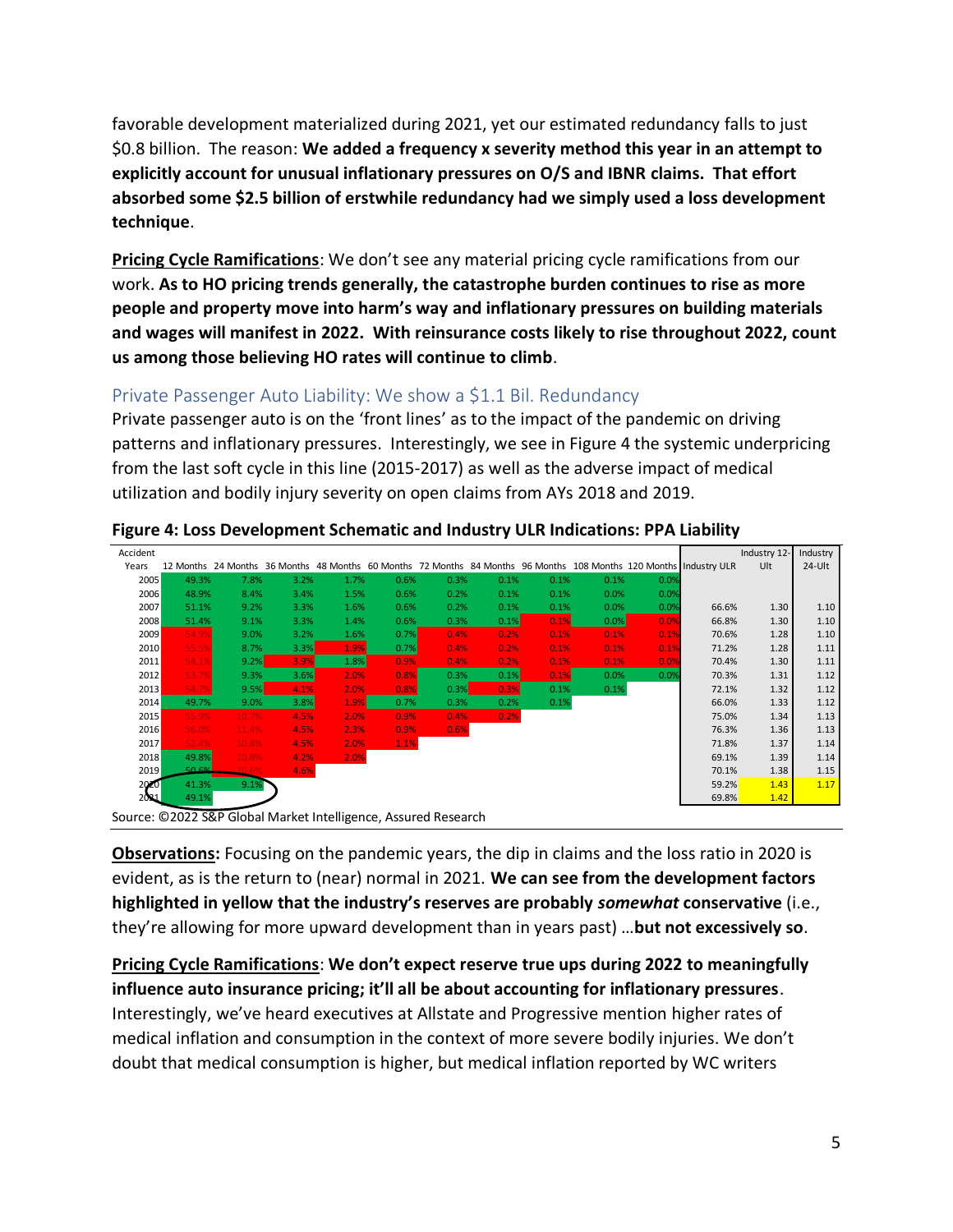remains benign. Of course, healthcare organizations aren't immune from wage pressures or rising input costs; we'll be monitoring the trends during 2022 as best we are able.

Two Year Lines (Dominated by Auto Physical Damage): We show a \$3.4 Bil. Redundancy At YE20 we estimated a \$5 billion reserve redundancy and \$5.7 billion materialized. But we're far from omniscient, this auto physical damage/special property composite has generated an average of \$5.2 billion of favorable development over the past four years.

| Accident                                                                                                                    |                     |      |           |         |         |      |         |      |         |      |                                                                                      | Industry  | Industry             |
|-----------------------------------------------------------------------------------------------------------------------------|---------------------|------|-----------|---------|---------|------|---------|------|---------|------|--------------------------------------------------------------------------------------|-----------|----------------------|
| Years                                                                                                                       | 12 Months 24 Months |      | 36 Months |         |         |      |         |      |         |      | 48 Months 60 Months 72 Months 84 Months 96 Months 108 Months 120 Months Industry ULR | $12$ -Ult | $24$ -Ult            |
| 2011                                                                                                                        | 63.4%               | 4.5% | 0.5%      | 0.3%    | 0.0%    | 0.1% | 0.1%    | 0.0% | 0.0%    | 0.0% | 68.0%                                                                                | 1.07      | 1.00                 |
| 2012                                                                                                                        | 59.9%               | 4.8% | 0.4%      | 0.3%    | 0.0%    | 0.0% | 0.0%    | 0.0% | 0.0%    | 0.1% | 65.5%                                                                                | 1.09      | 1.01                 |
| 2013                                                                                                                        | 57.2%               | 3.0% | 0.4%      | 0.1%    | 0.1%    | 0.0% | 0.1%    | 0.1% | $-0.1%$ |      | 60.8%                                                                                | 1.06      | 1.01                 |
| 2014                                                                                                                        | 55.2%               | 2.8% | 0.1%      | 0.5%    | $-0.2%$ | 0.1% | 0.3%    | 0.3% |         |      | 59.2%                                                                                | 1.07      | 1.02                 |
| 2015                                                                                                                        | 55.2%               | 2.3% | 0.7%      | 0.2%    | 0.2%    | 0.0% | $-0.2%$ |      |         |      | 58.4%                                                                                | 1.06      | 1.01                 |
| 2016                                                                                                                        | 58.1%               | 2.7% | 0.2%      | 0.1%    | 0.1%    | 0.0% |         |      |         |      | 61.4%                                                                                | FUO.      | $\mathcal{L}^{0.01}$ |
| 2017                                                                                                                        | 62.1%               | 3.0% | 0.5%      | $0.0\%$ | 0.1%    |      |         |      |         |      | 66.1%                                                                                | 1.06      | 1.01                 |
| 2018                                                                                                                        | 56.7%               | 3.2% | 0.1%      | 0.1%    |         |      |         |      |         |      | 60.5%                                                                                | 1.07      | $1.0\text{\AA}$      |
| 2019                                                                                                                        | 56.4%               | 2.1% | 0.3%      |         |         |      |         |      |         |      | 59.5%                                                                                | 1.05      | 1.02                 |
| 2020                                                                                                                        | 52.4%               | 2.7% |           |         |         |      |         |      |         |      | 57.7%                                                                                | 1.10      | 1.05                 |
| 2021                                                                                                                        | 59.8%               |      |           |         |         |      |         |      |         |      | 66.9%                                                                                | 1.12      |                      |
| Source: ©2022 S&P Global Market Intelligence, Assured Research. Specialty property (e.g., allied lines) is the next largest |                     |      |           |         |         |      |         |      |         |      |                                                                                      |           |                      |

**Figure 5: Loss Development Schematic and Industry ULR Indications: 2 Year Lines (Auto PD)**

**Observations:** So **why the lower estimated redundancy at YE21? Our attempt to account for accelerating inflation explains much of the decrease**. The industry is also reserving more conservatively than in years past; note the higher development factors implicit in the AY21 (1.12x) and AY20 (1.05x) ULR selections.

**Pricing Cycle Ramifications**: As described in the Auto liability section, **we don't think reserving true ups will hold much sway over pricing during 2022**. Inflation, inflation, inflation.

#### Workers' Compensation: We Show (another) Big \$13.6 Bil. Redundancy

Incredible. This line has released an average of \$6.7 billion over each of the past four years, yet our estimated reserve redundancy holds firm at \$13.6 billion, (last year, \$13.3 billion).

| Accident |                                                                |       |      |      |      |      |      |      |      |      |                                                                                                                    | Industry | Industry |
|----------|----------------------------------------------------------------|-------|------|------|------|------|------|------|------|------|--------------------------------------------------------------------------------------------------------------------|----------|----------|
| Years    |                                                                |       |      |      |      |      |      |      |      |      | 12 Months 24 Months 36 Months 48 Months 60 Months 72 Months 84 Months 96 Months 108 Months 120 Months Industry ULR | 12-Ult   | 24-Ult   |
| 2005     | 28.8%                                                          | 9.0%  | 4.2% | 2.6% | 1.5% | 1.6% | 1.1% | 0.8% | 0.6% | 0.3% |                                                                                                                    |          |          |
| 2006     | 29.3%                                                          | 10.6% | 5.5% | 2.9% | 2.2% | 1.4% | 1.1% | 1.0% | 0.4% | 0.4% |                                                                                                                    |          |          |
| 2007     | 32.5%                                                          | 12.8% | 5.8% | 3.6% | 2.2% | 1.6% | 1.3% | 0.7% | 0.5% | 0.4% | 67.2%                                                                                                              | 2.07     | 1.48     |
| 2008     | 35.0%                                                          | 13.9% | 6.7% | 3.9% | 2.4% | 1.4% | 1.4% | 0.9% | 0.7% | 0.3% | 72.9%                                                                                                              | 2.09     | 1.49     |
| 2009     | 35.3%                                                          | 14.3% | 6.8% | 3.9% | 2.4% | 1.9% | 1.0% | 1.0% | 0.6% | 0.3% | 73.8%                                                                                                              | 2.09     | 1.49     |
| 2010     | 38.1%                                                          | 16.1% | 7.6% | 4.1% | 2.7% | 1.5% | 1.3% | 0.8% | 0.2% | 0.5% | 79.6%                                                                                                              | 2.09     | 1.47     |
| 2011     | 37.4%                                                          | 15.4% | 7.0% | 4.1% | 2.5% | 1.7% | 0.9% | 0.3% | 0.6% | 0.4% | 76.3%                                                                                                              | 2.04     | 1.44     |
| 2012     | 33.9%                                                          | 13.8% | 5.9% | 1.4% | 3.4% | 1.5% | 0.5% | 0.5% | 0.5% | 0.1% | 68.5%                                                                                                              | 2.02     | 1.43     |
| 2013     | 31.5%                                                          | 12.9% | 5.0% | 2.7% | 1.8% | 0.6% | 0.3% | 0.4% | 0.3% |      | 62.5%                                                                                                              | 1.98     | 1.41     |
| 2014     | 30.2%                                                          | 11.5% | 4.4% | 2.7% | 1.2% | 0.6% | 0.5% | 0.3% |      |      | 58.4%                                                                                                              | 1.93     | 1.40     |
| 2015     | 28.8%                                                          | 11.1% | 4.8% | 1.9% | 1.1% | 0.5% | 0.0% |      |      |      | 56.1%                                                                                                              | 1.95     | 1.40     |
| 2016     | 28.9%                                                          | 9.9%  | 3.9% | 1.8% | 0.8% | 0.6% |      |      |      |      | 55.3%                                                                                                              | 1.91     | 1.42     |
| 2017     | 28.9%                                                          | 10.0% | 4.6% | 1.6% | 0.8% |      |      |      |      |      | 56.6%                                                                                                              | 1.96     | 1.46     |
| 2018     | 29.4%                                                          | 10.6% | 3.8% | 1.7% |      |      |      |      |      |      | 59.1%                                                                                                              | 2.01     | 1.47     |
| 2019     | 31.4%                                                          | 11.2% | 4.1% |      |      |      |      |      |      |      | 62.7%                                                                                                              | 2.00     | 1.47     |
| 2020     | 30.3%                                                          | 11.1% |      |      |      |      |      |      |      |      | 65.5%                                                                                                              | 2.16     | 1.58     |
| 2021     | 31.9%                                                          |       |      |      |      |      |      |      |      |      | 67.2%                                                                                                              | 2.11     |          |
|          | Source: ©2022 S&P Global Market Intelligence, Assured Research |       |      |      |      |      |      |      |      |      |                                                                                                                    |          |          |

**Figure 6: Loss Development Schematic and Industry ULR Indications: Workers' Compensation**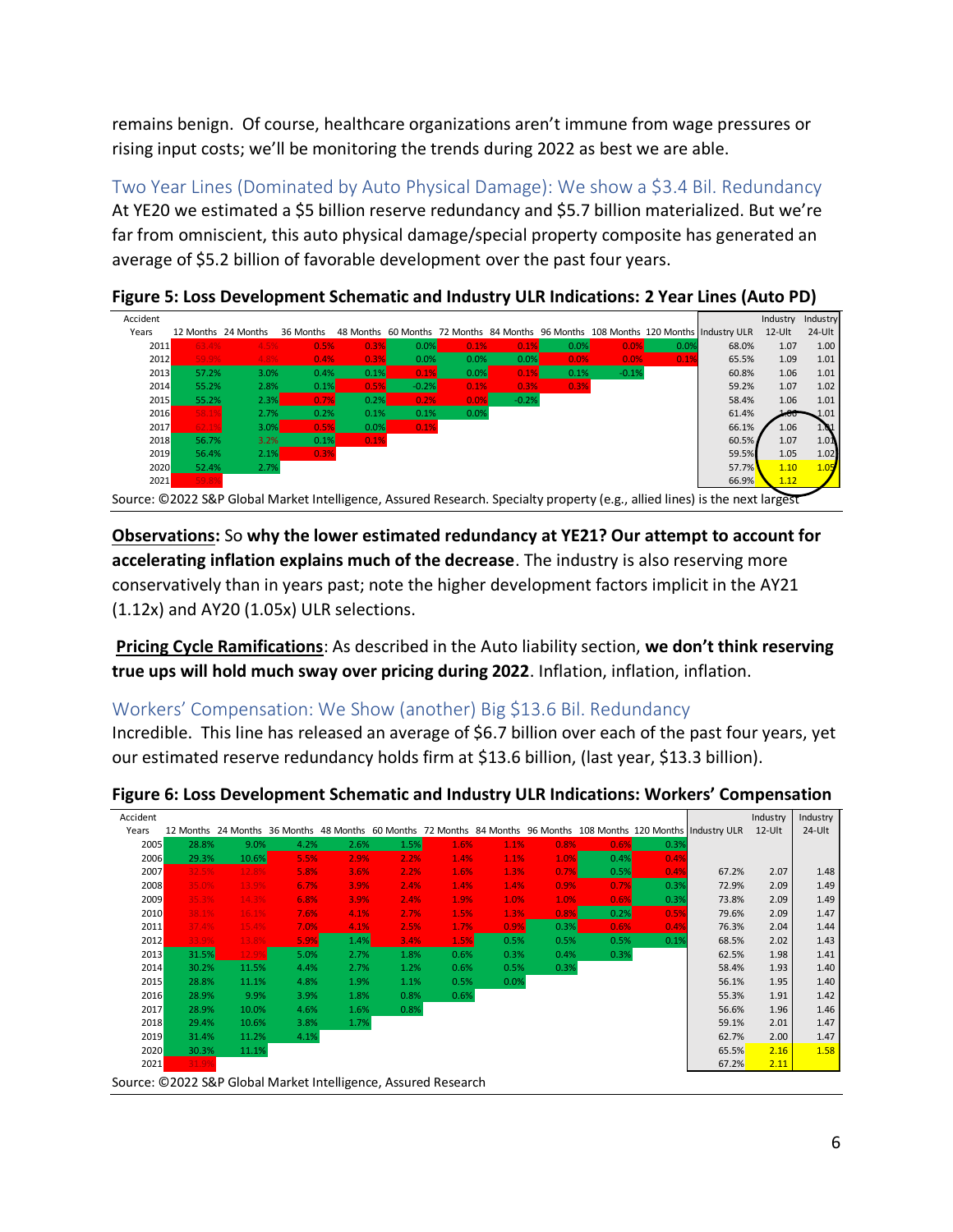**Observations:** There is lots of green in this triangle and as most will know that comports with favorable WC loss trends for much of the past decade (think declining prescriptions of opioids

which lengthen claim duration and severity when prescribed as well as the effectiveness of medical cost containment laws). Nearby Figure 6 shows how the loss development pattern has shortened over the past decade.

**Pricing Cycle Ramifications**: Most companies have taken to reporting rate increases excluding the impact of the downward-to-neutral pricing pressure on WC. Of course, few exclude WC when reporting their operating profits,



reserve development, or combined ratios! **We expect reserve releases to continue at rates similar to recent years** (\$6-\$7 billion). We're watching employment trends and the economy; the glass-half-empty analyst in us says that the accident year loss ratio will continue to climb.

#### Commercial Auto: Adequate!

Last year, we wrote: "It's been a long time coming – commercial auto is finally looking better! With continued rate increases and with some help from the pandemic, it looks like this line is finally turning the corner." We're happy to have gotten *something* right: We estimated a \$0.7 billion deficiency and (almost) exactly \$0.7 billion of adverse development materialized. (We should quit while we're ahead.)

| Accident |       |       |                                                                                                                                                                                                                                                                                                                                                                                                                  |      |      |                      |      |      |         |      |                                                                                                                    | Industry | Industry |
|----------|-------|-------|------------------------------------------------------------------------------------------------------------------------------------------------------------------------------------------------------------------------------------------------------------------------------------------------------------------------------------------------------------------------------------------------------------------|------|------|----------------------|------|------|---------|------|--------------------------------------------------------------------------------------------------------------------|----------|----------|
| Years    |       |       |                                                                                                                                                                                                                                                                                                                                                                                                                  |      |      |                      |      |      |         |      | 12 Months 24 Months 36 Months 48 Months 60 Months 72 Months 84 Months 96 Months 108 Months 120 Months Industry ULR | $12-Ult$ | 24-Ult   |
| 2005     | 34.0% | 11.0% | 5.7%                                                                                                                                                                                                                                                                                                                                                                                                             | 3.3% | 1.4% | 0.6%                 | 0.2% | 0.1% | $-0.1%$ | 0.0% |                                                                                                                    |          |          |
| 2006     | 34.5% | 10.9% | 5.8%                                                                                                                                                                                                                                                                                                                                                                                                             | 3.1% | 1.4% | 0.4%                 | 0.4% | 0.1% | 0.0%    | 0.1% |                                                                                                                    |          |          |
| 2007     | 34.7% | 11.9% | 6.3%                                                                                                                                                                                                                                                                                                                                                                                                             | 3.6% | 1.3% | 0.9%                 | 0.2% | 0.1% | 0.1%    | 0.1% | 59.5%                                                                                                              | 1.71     | 1.27     |
| 2008     | 35.2% | 11.9% | 6.2%                                                                                                                                                                                                                                                                                                                                                                                                             | 3.4% | 1.9% | 0.6%                 | 0.4% | 0.2% | 0.2%    | 0.0% | 60.1%                                                                                                              | 1.71     | 1.28     |
| 2009     | 34.3% | 11.8% | 6.3%                                                                                                                                                                                                                                                                                                                                                                                                             | 4.0% | 1.8% | 0.9%                 | 0.3% | 0.1% | 0.2%    | 0.1% | 60.0%                                                                                                              | 1.75     | 1.30     |
| 2010     | 37.6% | 13.5% | 8.1%                                                                                                                                                                                                                                                                                                                                                                                                             | 4.5% | 2.6% | 0.9%                 | 0.4% | 0.2% | 0.2%    | 0.1% | 68.3%                                                                                                              | 1.82     | 1.34     |
| 2011     | 39.2% | 15.7% | 8.7%                                                                                                                                                                                                                                                                                                                                                                                                             | 5.1% | 2.8% | 1.1%                 | 0.5% | 0.4% | 0.2%    | 0.1% | 72.7%                                                                                                              | 1.85     | 1.32     |
| 2012     | 38.2% | 15.2% | 8.8%                                                                                                                                                                                                                                                                                                                                                                                                             | 5.4% | 2.7% | 1.1%                 | 0.5% | 0.3% | 0.1%    | 0.0% | 72.6%                                                                                                              | 1.90     | 1.36     |
| 2013     | 37.4% | 15.4% | 9.4%                                                                                                                                                                                                                                                                                                                                                                                                             | 6.0% | 2.9% | 1.1%                 | 0.9% | 0.2% | 0.0%    |      | 73.9%                                                                                                              | 1.97     | 1.40     |
| 2014     | 37.0% | 15.4% | 9.9%                                                                                                                                                                                                                                                                                                                                                                                                             | 6.5% | 3.4% | 1.3%                 | 0.5% | 0.3% |         |      | 74.9%                                                                                                              | 2.02     | 1.43     |
| 2015     | 37.4% | 16.4% | 10.2%                                                                                                                                                                                                                                                                                                                                                                                                            | 6.7% | 3.4% | 1.2%                 | 0.7% |      |         |      | 76.7%                                                                                                              | 2.05     | 1.43     |
| 2016     | 38.9% | 16.6% | 10.9%                                                                                                                                                                                                                                                                                                                                                                                                            | 6.8% | 3.0% | 1.4%                 |      |      |         |      | 79.2%                                                                                                              | 2.03     | 1.43     |
| 2017     | 38.9% | 16.9% | 10.9%                                                                                                                                                                                                                                                                                                                                                                                                            | 6.0% | 3.2% |                      |      |      |         |      | 78.5%                                                                                                              | 2.02     | 1.41     |
| 2018     | 37.3% | 17.5% | 10.5%                                                                                                                                                                                                                                                                                                                                                                                                            | 6.4% |      |                      |      |      |         |      | 77.3%                                                                                                              | 2.07     | 1.41     |
| 2019     | 37.2% | 17.3% | 10.0%                                                                                                                                                                                                                                                                                                                                                                                                            |      |      |                      |      |      |         |      | 76.2%                                                                                                              | 2.05     | 1.40     |
| 2020     | 30.2% | 13.3% |                                                                                                                                                                                                                                                                                                                                                                                                                  |      |      |                      |      |      |         |      | 64.4%                                                                                                              | 2.13     | 1.48     |
| 2021     | 33.1% |       |                                                                                                                                                                                                                                                                                                                                                                                                                  |      |      |                      |      |      |         |      | 67.7%                                                                                                              | 2.05     |          |
|          |       |       | $\bigcirc$ 2222 $\bigcirc$ $\bigcirc$ $\bigcirc$ $\bigcirc$ $\bigcirc$ $\bigcirc$ $\bigcirc$ $\bigcirc$ $\bigcirc$ $\bigcirc$ $\bigcirc$ $\bigcirc$ $\bigcirc$ $\bigcirc$ $\bigcirc$ $\bigcirc$ $\bigcirc$ $\bigcirc$ $\bigcirc$ $\bigcirc$ $\bigcirc$ $\bigcirc$ $\bigcirc$ $\bigcirc$ $\bigcirc$ $\bigcirc$ $\bigcirc$ $\bigcirc$ $\bigcirc$ $\bigcirc$ $\bigcirc$ $\bigcirc$ $\bigcirc$ $\bigcirc$ $\bigcirc$ |      |      | $\sim$ $\sim$ $\sim$ |      |      |         |      |                                                                                                                    |          |          |

**Figure 8: Loss Development Schematic and Industry ULR Indication: Commercial Auto Liability**

Source: ©2022 S&P Global Market Intelligence, Assured Research

**Observations:** This triangle makes clear the dark (that is, red) and unprofitable years from immediately after the Great Recession to the onset of the pandemic. But interestingly, the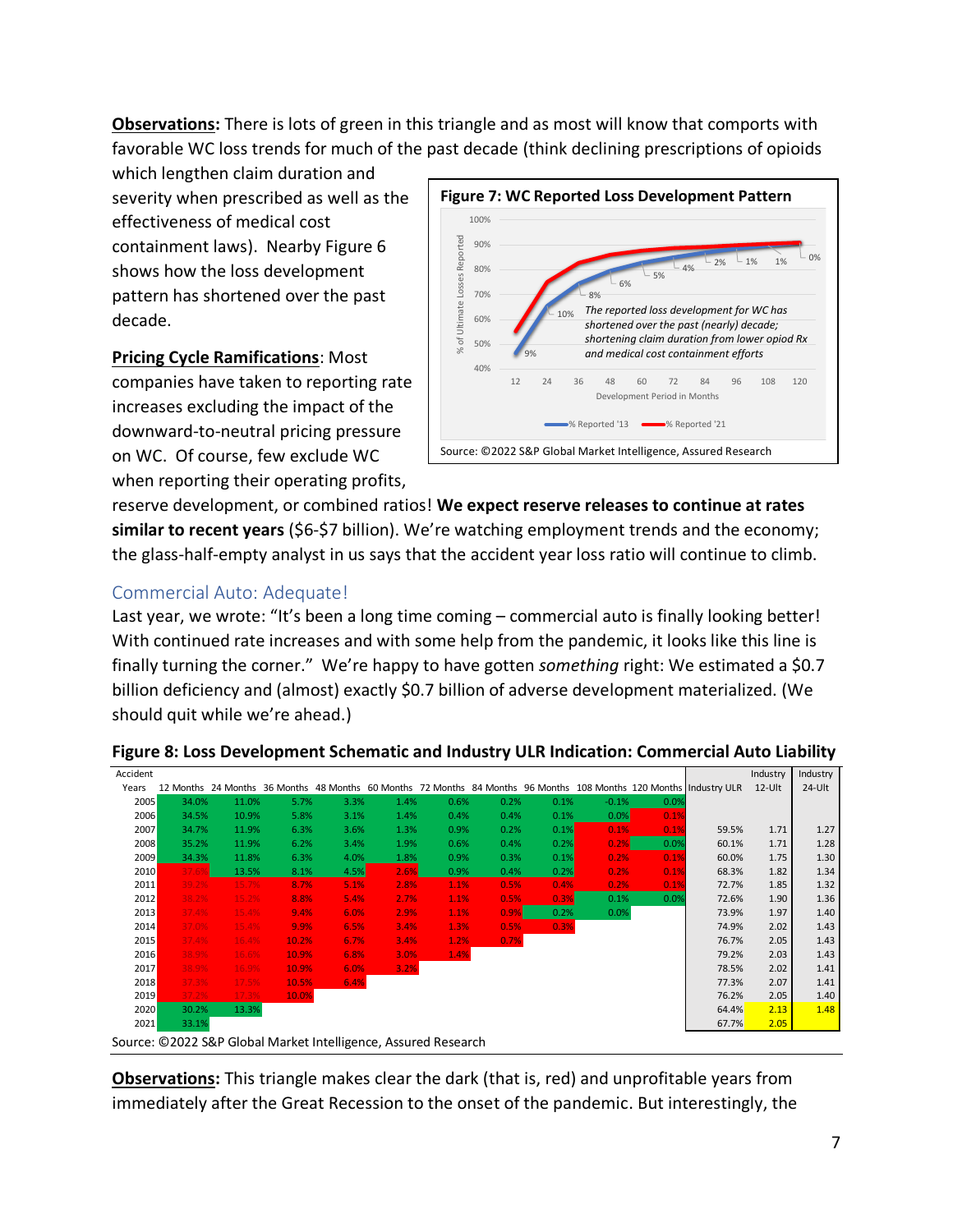reserving parameters governing AYs 20 and 21 appear, to us, prudent…not overly conservative (e.g., the 2.05 for AY21 is broadly in line with many prior years).

**Pricing Cycle Ramifications**: **As long as economic and social inflation remain in the news, we expect most writers of commercial auto will continue to push for mid-to-upper single digit rate increases** -as they should. We'll note, however, that this is how price increases move from being flexible to sticky. That is, rising insurance costs are being baked into transportation costs, in turn passed to retailers and on to both you and us in the prices we pay at our local stores.

Other Liability Occurrence (aka General Liability): We show a Modest \$1.9 Bil. Deficiency 'Surprising stability' best describes this composite line of liability insurance. With a bit of rounding, last year we estimated a \$4 billion deficiency and \$2 billion of adverse development materialized during 2021. This year, our estimated deficiency stands near a clean \$2 billion.

| Accident |       |                                                                |       |       |      |      |      |      |      |      |                                                                                                                    | Industry  | Industry  |
|----------|-------|----------------------------------------------------------------|-------|-------|------|------|------|------|------|------|--------------------------------------------------------------------------------------------------------------------|-----------|-----------|
| Years    |       |                                                                |       |       |      |      |      |      |      |      | 12 Months 24 Months 36 Months 48 Months 60 Months 72 Months 84 Months 96 Months 108 Months 120 Months Industry ULR | $12$ -Ult | $24$ -Ult |
| 2005     | 16.8% | 9.7%                                                           | 6.7%  | 5.8%  | 3.7% | 1.4% | 1.7% | 1.7% | 1.1% | 1.0% |                                                                                                                    |           |           |
| 2006     | 15.4% | 9.5%                                                           | 7.8%  | 5.4%  | 3.1% | 2.3% | 2.1% | 0.8% | 0.6% | 1.1% |                                                                                                                    |           |           |
| 2007     | 16.0% | 10.9%                                                          | 8.2%  | 5.5%  | 4.3% | 3.6% | 1.7% | 1.1% | 1.1% | 0.7% | 57.0%                                                                                                              | 3.57      | 2.12      |
| 2008     | 15.1% | 11.5%                                                          | 8.8%  | 6.4%  | 5.4% | 2.6% | 2.2% | 1.1% | 1.3% | 1.2% | 59.1%                                                                                                              | 3.92      | 2.23      |
| 2009     | 16.6% | 11.9%                                                          | 8.4%  | 7.5%  | 4.7% | 2.9% | 1.8% | 1.8% | 1.6% | 0.8% | 61.0%                                                                                                              | 3.68      | 2.14      |
| 2010     | 16.2% | 12.4%                                                          | 11.0% | 7.4%  | 5.1% | 2.9% | 3.0% | 2.1% | 1.2% | 0.1% | 65.3%                                                                                                              | 4.03      | 2.28      |
| 2011     | 16.1% | 13.1%                                                          | 10.8% | 8.6%  | 5.5% | 4.0% | 3.1% | 1.9% | 0.6% | 0.8% | 68.7%                                                                                                              | 4.27      | 2.36      |
| 2012     | 14.3% | 12.2%                                                          | 10.7% | 8.8%  | 4.3% | 5.4% | 2.2% | 1.0% | 0.6% | 0.8% | 64.7%                                                                                                              | 4.54      | 2.45      |
| 2013     | 13.4% | 12.0%                                                          | 11.2% | 7.9%  | 7.1% | 3.8% | 2.3% | 0.8% | 0.5% |      | 63.6%                                                                                                              | 4.75      | 2.50      |
| 2014     | 14.2% | 12.3%                                                          | 10.3% | 9.7%  | 5.9% | 3.5% | 1.6% | 1.2% |      |      | 64.5%                                                                                                              | 4.53      | 2.43      |
| 2015     | 14.1% | 12.8%                                                          | 12.5% | 10.0% | 6.4% | 2.8% | 1.9% |      |      |      | 68.3%                                                                                                              | 4.83      | 2.54      |
| 2016     | 14.3% | 13.0%                                                          | 11.3% | 9.9%  | 5.3% | 3.5% |      |      |      |      | 68.6%                                                                                                              | 4.78      | 2.51      |
| 2017     | 13.9% | 14.2%                                                          | 12.6% | 7.7%  | 6.2% |      |      |      |      |      | 68.5%                                                                                                              | 4.92      | 2.44      |
| 2018     | 14.5% | 13.6%                                                          | 10.8% | 8.6%  |      |      |      |      |      |      | 67.6%                                                                                                              | 4.66      | 2.41      |
| 2019     | 15.2% | 12.9%                                                          | 10.5% |       |      |      |      |      |      |      | 68.0%                                                                                                              | 4.48      | 2.42      |
| 2020     | 12.8% | 10.8%                                                          |       |       |      |      |      |      |      |      | 66.1%                                                                                                              | 5.16      | 2.80      |
| 2021     | 11.4% |                                                                |       |       |      |      |      |      |      |      | 62.8%                                                                                                              | 5.50      |           |
|          |       | Source: ©2022 S&P Global Market Intelligence, Assured Research |       |       |      |      |      |      |      |      |                                                                                                                    |           |           |

**Figure 9: Loss Development Schematic and Industry ULR Indication: General Liability**

**Observations:** The adverse impacts of social inflation and underpricing is evident across AYs 2017-2019; the years most commonly cited by executives as being 'problematic'. But **the green** 



**cells for AYs 20 & 21 should not be surprising considering the incredible low reporting of claims (compared to pre-pandemic levels) seen in Figure 1 of this report**. Executives aren't kidding when they say they won't fall for that 'head fake' if latent AY20/21 claims surface as civil courts fully reopen – **look at the conservative reserving factors (5.5x and 2.8x)** for AYs 20 & 21; much higher than years past. And don't be misled by our small